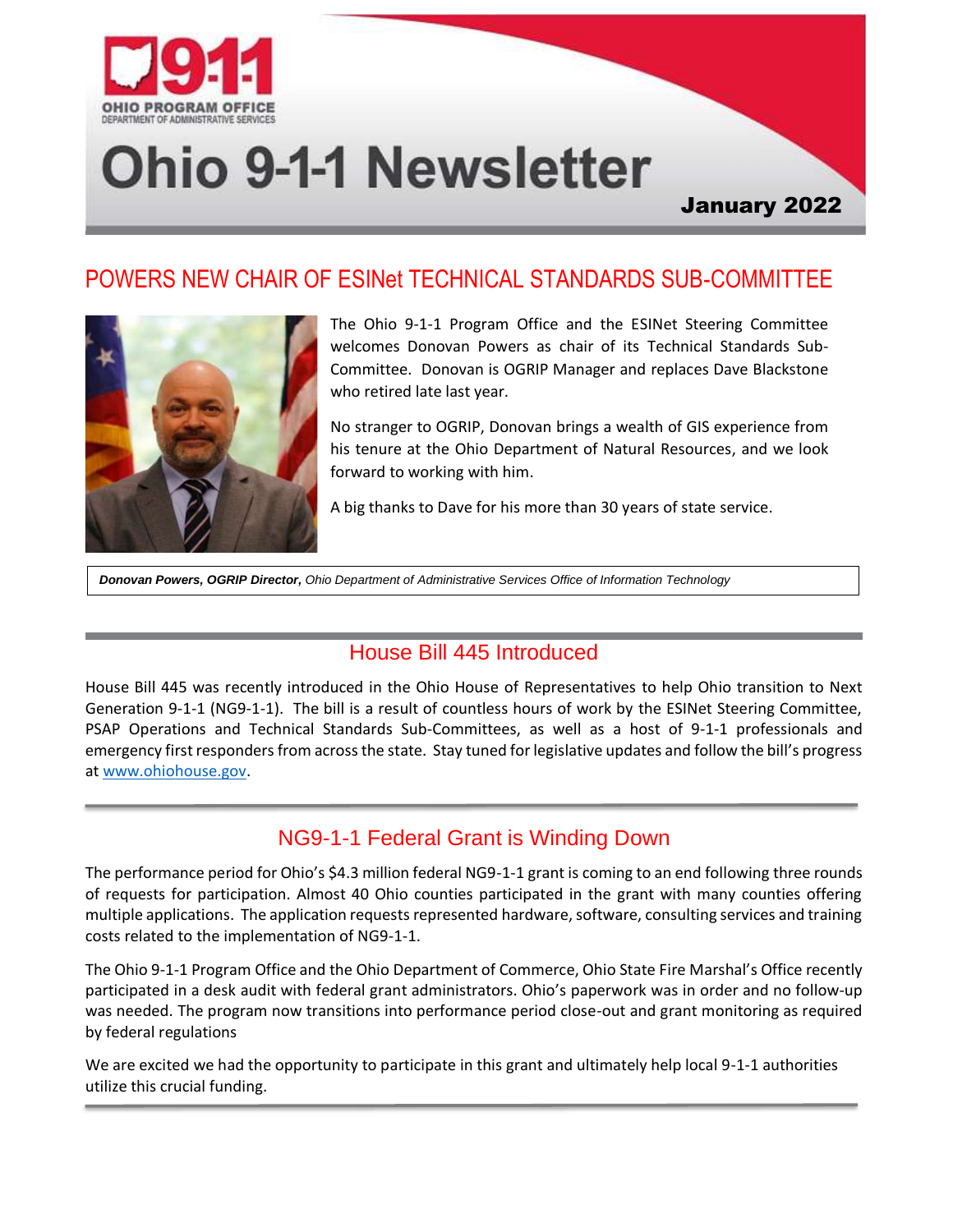#### Ohio 9-1-1 Symposium Joins Gold Star Luncheon

The 9-1-1 Symposium organized by the 9-1-1 Program Office and the Ohio Chapters of NENA and APCO joined the chapters' Gold Star Luncheon event. Several individuals were recognized at the symposium for their commitment to 9-1-1. This year's Distinguished 9-1-1 Service Award winners included:

> Miss Ohio 2019 & 2020 Caroline Grace Williams Patrick Brandt, Delaware County 9-1-1 Coordinator Chief Deputy Tom Morgan, Union County Sheriff's Office Richard Schmahl, Ohio MARCS Director



Left to right: Matt Franke, Caroline Grace Williams, Miss Ohio 2019/2020, State CIO Katrina Flory and Rob Jackson, 9-1-1 Program Administrator.



Left to right: Matt Franke, Tom Morgan, Chief Deputy, Union County Sheriff's Office, Katrina Flory and Rob Jackson.



Left to right: Matt Franke, Katrina Flory and Rob Jackson. Pictured in the PowerPoint presentation is Patrick Brandt, Delaware County Emergency Communications.



Left to right: Matt Franke, Rich Schmahl, MARCS Program Director, Katrina Flory and Rob Jackson.

The Ohio Chapters of NENA and APCO hosted a luncheon the following day and recognized valuable contributions made on behalf of public safety communications personnel at the annual APCO/NENA Gold Star Luncheon.

*We thank everyone who attended and congratulate all who received well-deserved recognition for their service.*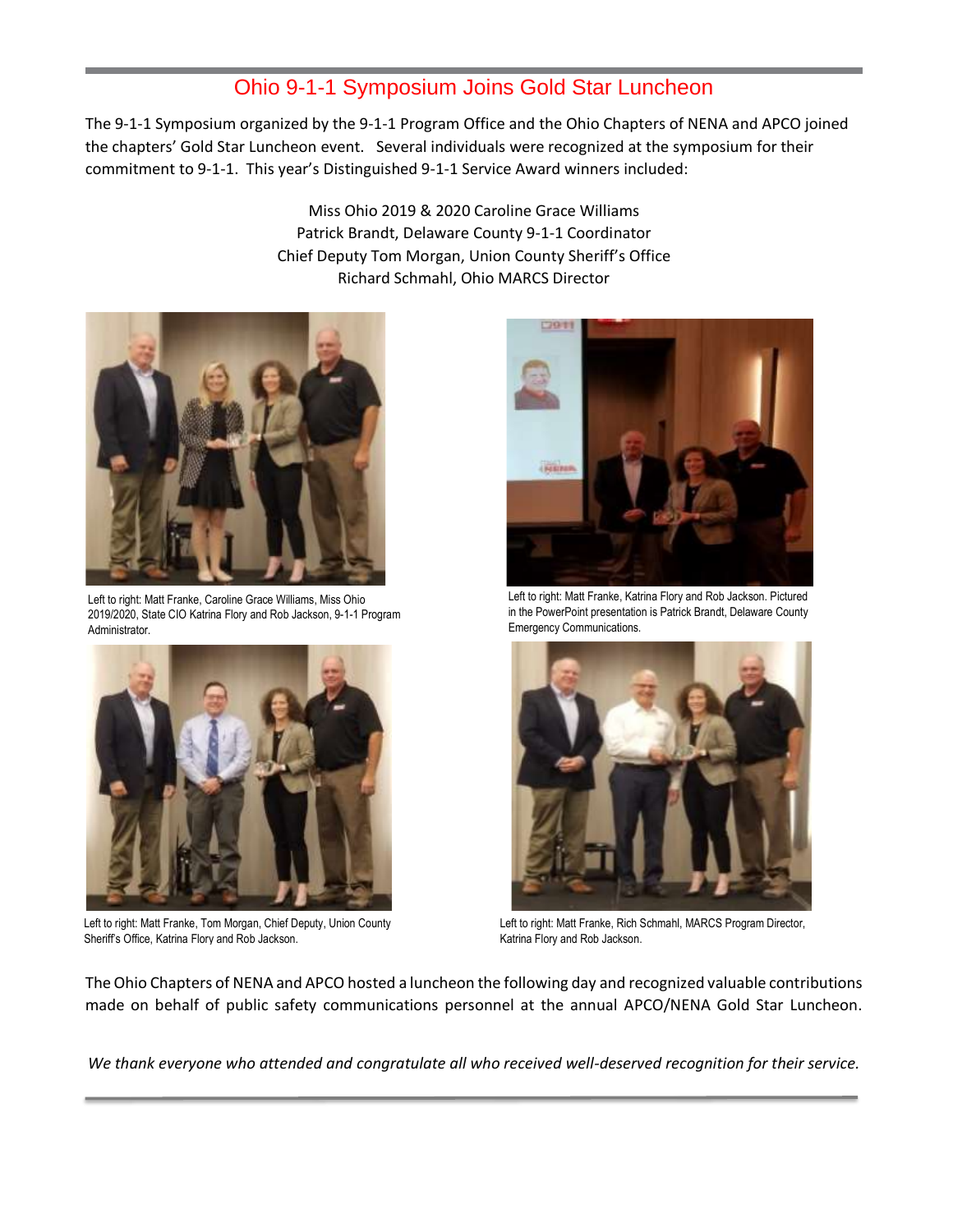# Location Testing Around the State

Each year, the Ohio 9-1-1 Program Office assists counties interested in testing their 9-1-1 systems, technology usage and operations. Interested counties schedule the testing that takes about a day. Testers utilize multiple services and different phone carriers, including an unregistered cell phone, without sharing location information prior to the test.

Multiple areas are identified to test coverage, and Text-to-9-1-1 is utilized if available to place active 9-1-1 calls. Test calls are made for first responders to physically locate the caller. Location testing was conducted in Wood, Huron, Hamilton, Marion and Mercer counties in 2021.

Participating counties find this exercise valuable, enlightening and time well spent as a mitigation and quality assurance exercise.



*The Ohio 9-1-1 Program Office and Hamilton County conducted one of the many successful location testing exercises in September.*

*Several border counties were notified of this exercise. We thank Clermont, Butler and Warren counties in Ohio, in addition to 9-1-1 administrators in Indiana and Kentucky for their assistance.*

Standing on the bank of the Ohio River, pictured L to R: Andrew Knapp, Hamilton County 9-1-1 Coordinator and Rob Jackson, Ohio 9-1-1 Program Office.

# 9-1-1 Coordinator Corner

## **Welcome New Coordinators**

The Ohio 9-1-1 Program Office welcomes all new 9-1-1 coordinators from across the state. We welcome Dan Bachnicki of Lake County, Kurt Scholl of Lorain County, Daniel Young of Portage County, Ryan Starr of Noble County and Kyle Brunson of Van Wert County.

We look forward to working with all new coordinators and are grateful for their continued support and dedication to providing quality of 9-1-1 service to Ohio residents!